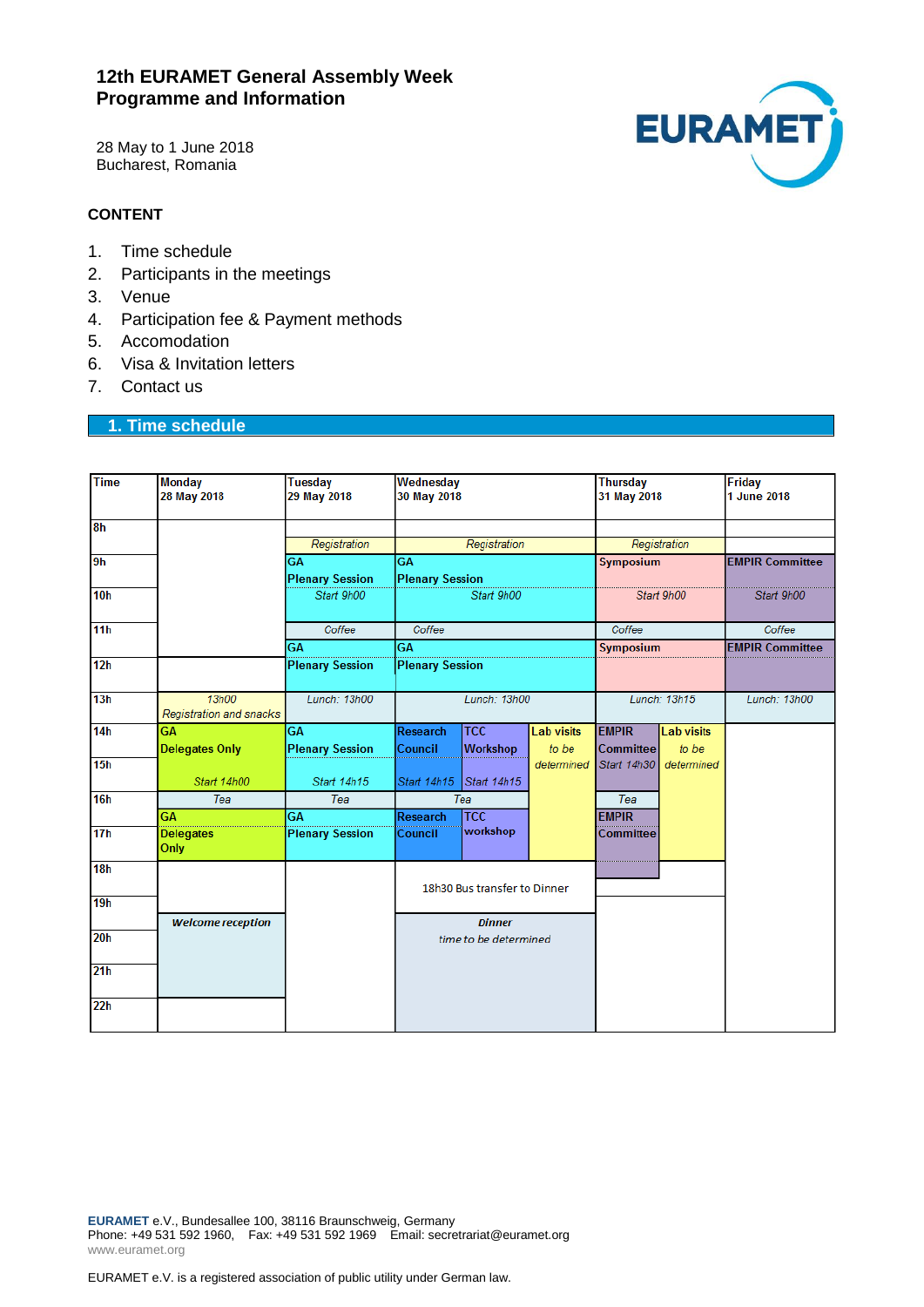# **12th EURAMET General Assembly Week Programme and Information**



28 May to 1 June 2018 Bucharest, Romania

## **2. Participants in the meetings**

|                                              | <b>GA</b><br>Working<br><b>Session</b><br><b>Delegates</b><br>Only <sup>1)</sup> | <b>GA</b><br><b>Plenary</b><br><b>Sessions</b> | TCChairs',<br>TG & WG<br>Convenors'<br>Workshop | Symposium        | <b>EMPIR</b><br><b>Committee</b><br><b>Meeting</b> | <b>Research</b><br><b>Council</b><br><b>Meeting</b> |
|----------------------------------------------|----------------------------------------------------------------------------------|------------------------------------------------|-------------------------------------------------|------------------|----------------------------------------------------|-----------------------------------------------------|
| <b>BoD Members</b>                           | x                                                                                | x                                              | X                                               | X                |                                                    |                                                     |
| <b>Delegates</b>                             | $\mathbf{x}$                                                                     | x                                              |                                                 | X                |                                                    |                                                     |
| <b>TCCs, TG &amp; WG</b><br><b>Convenors</b> |                                                                                  | X                                              | $\mathbf{x}$                                    | X                |                                                    |                                                     |
| <b>EMPIR Committee</b><br><b>Members</b>     |                                                                                  |                                                |                                                 | X                | $\mathbf{x}$                                       |                                                     |
| <b>Research Council</b><br><b>Members</b>    |                                                                                  | X                                              |                                                 | X                |                                                    | X                                                   |
| <b>Invited Guests</b>                        |                                                                                  |                                                |                                                 |                  |                                                    |                                                     |
| Liaison<br>$\bullet$<br>Organisations        |                                                                                  | X                                              |                                                 | $\boldsymbol{x}$ |                                                    |                                                     |
| Advisors to<br>$\bullet$<br>Delegates        |                                                                                  | x                                              |                                                 | X                |                                                    |                                                     |
| Guests                                       |                                                                                  | x                                              |                                                 | X                |                                                    |                                                     |

**1)Only 1 Representative per country (registered Delegate or Alternate).**

## **3. Venue**

All meetings will take place at **Hotel Radisson Blue**. For details, please see document 'Information from host'.

The venue for the Welcome Reception will be announced in due time.

#### **4. Participation fee & Payment methods**

### **Participation fee**

1 day: €85,00 2 days: €170,00 3 days: €255,00 4 days: €340,00 5 days: €425,00 Please note: There will be no fee for the Welcome Reception on Monday, 28 May 2018.

### **Payment methods**

- in Euro by bank transfer
- in cash at the registration (only in Euro)
- payment in USD by bank transfer is possible
- payment by credit card is not possible

Pro-forma invoices for the registration fee will be made out by the local host, INM, and will be send to participants after the registration deadline at latest.

For any questions about the participation fee, please contact the local host (see 7. Contact Us)